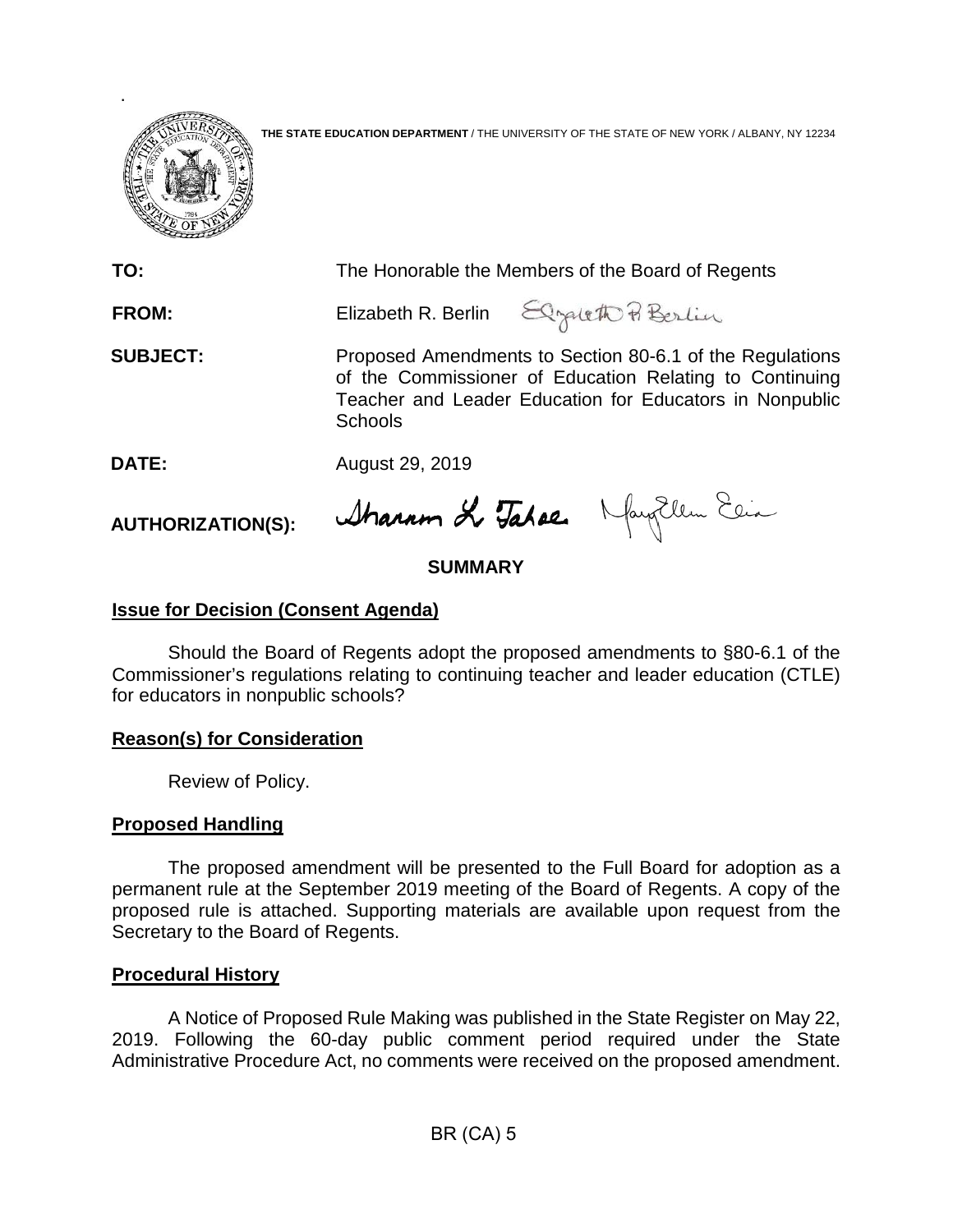### **Background Information**

Education Law §3006-a requires educators who hold at least one of the following certificates to register with the Department every five years: Permanent or Professional classroom teacher, Permanent or Professional educational leadership, or Teaching Assistant Level III. These certificate holders, with the exception of Permanent certificate holders, must complete 100 clock hours of CTLE during the five-year registration period.

Chapter 311 of the Laws of 2017 amended Education Law §3006-a to add nonpublic schools to the provisions relating to CTLE. At their January 2018 meeting, the Board of Regents amended the definition of an applicable school for the purposes of CTLE in section 80-6.1 of the Commissioner's Regulations to include nonpublic schools. An applicable school currently means a school district, BOCES, or nonpublic school in New York State.

### **Proposed Amendment**

The Department is proposing to make technical amendments to two definitions listed in §80-6.1 to align them with the amended Education Law §3006-a. The definition of a "CTLE certificate holder" would include educators who work in a nonpublic school in addition to a school district or BOCES in New York State. Also, the definition of "practicing" would no longer be limited to employment in a position requiring certification because educators in nonpublic schools are not required to be certified.

### **Related Regents Items**

[January 2018: Proposed Amendment to Section 80-6.1 of the Regulations of the](http://www.regents.nysed.gov/common/regents/files/118brca4.pdf)  [Commissioner of Education Relating to Continuing Teacher and Leader Education](http://www.regents.nysed.gov/common/regents/files/118brca4.pdf)  [\(CTLE\) to Implement chapter 311 of the Laws of 2017](http://www.regents.nysed.gov/common/regents/files/118brca4.pdf) (http://www.regents.nysed.gov/common/regents/files/118brca4.pdf)

[May 2019: Proposed Amendment to Section 80-6.1 of the Regulations of the](http://www.regents.nysed.gov/common/regents/files/519hed2.pdf)  [Commissioner of Education Relating to Continuing Teacher and Leader Education](http://www.regents.nysed.gov/common/regents/files/519hed2.pdf)  [\(CTLE\) for Educators in Nonpublic Schools](http://www.regents.nysed.gov/common/regents/files/519hed2.pdf) (http://www.regents.nysed.gov/common/regents/files/519hed2.pdf)

### **Recommendation**

VOTED: That §80-6.1 of the Regulations of the Commissioner of Education be amended, as submitted, effective September 25, 2019.

### **Timetable for Implementation**

If adopted at the September 2019 Regents meeting, the permanent rule will take effect on September 25, 2019.